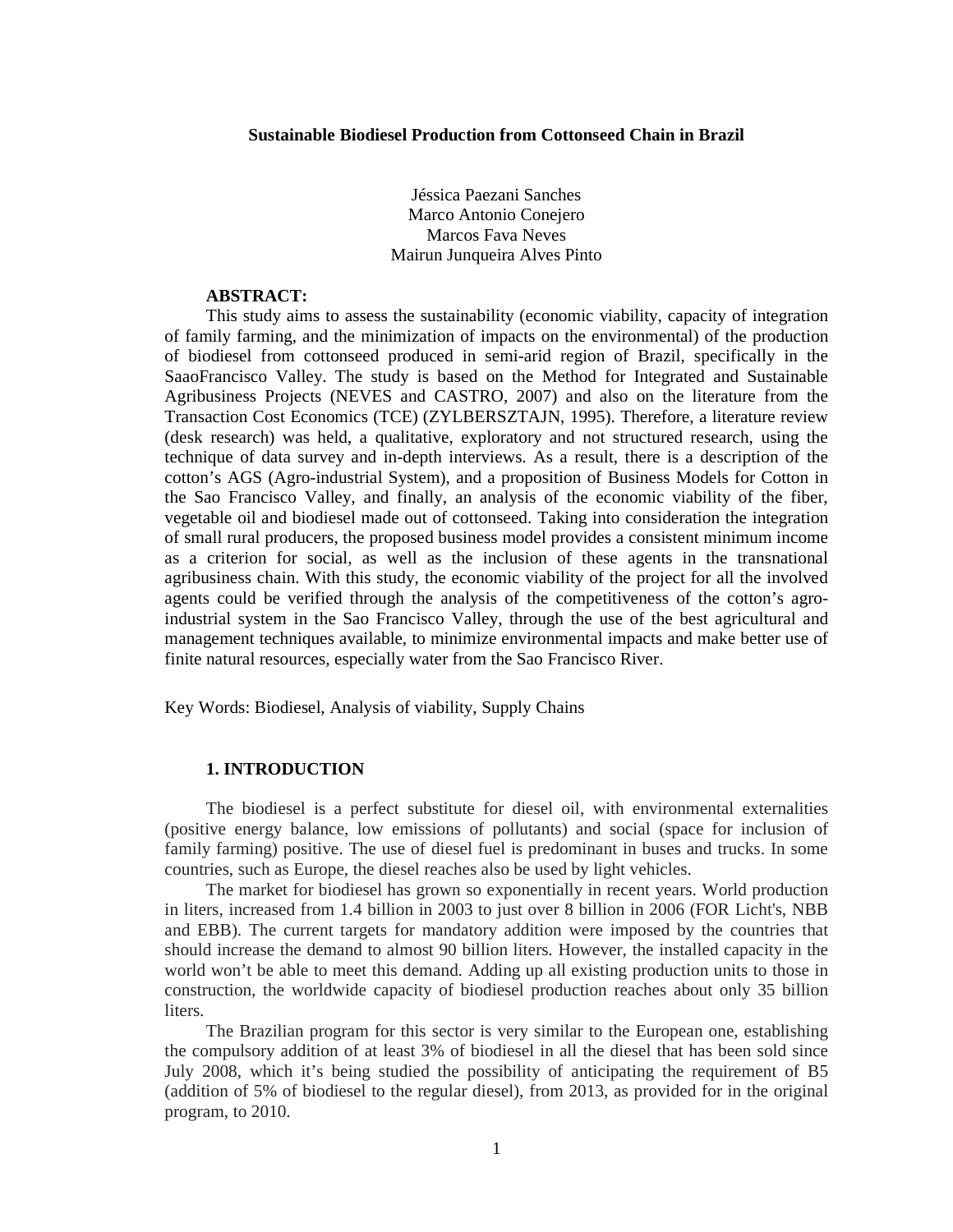With the change of B2 to B3, the estimative of consumption for the year 2008 jumped from 840 million to 1.2 billion liters. It is estimated that this figure will be around 2.5 billion liters when B5 becomes mandatory. Considering the trend in the business sector of transport to add, on a voluntary basis, larger volumes than the B3, and a scenario of B5 in 2010, the steady market would be over 4 billion liters / year.

According to the Ministry of Mines and Energy (MME), the installed capacity in Brazil to produce biodiesel in 2006 was 850 million liters. In 2007, with the entry into operation of new plants, production capacity was around 1.8 billion liters, therefore, it is over the needed demand to B3 (1.4 billion liters).

A strong limitation to the production planning and to the adoption of targets of compulsory addition by the countries, in terms of biodiesel, is the growth of the international market for oil pulled by strong population growth, economic prosperity and competition for food, feed and energy. This is reflected in the records set by oil prices in the main stock exchanges of the world.

The main raw material plant used until now in Brazil to meet this capacity has been the soybean oil (80%), due to its production scale. According to the MAD (Ministry of Agrarian Development), the participation of soybeans in biodiesel production tends to decrease as the main product is the soybean meal and the oil content is very low. Besides, by directly competing with food production.

The use of agricultural raw materials for the processing of biodiesel depends, in most cases, of the production itself to guarantee the supply of plants. To obtain a secure source of oil, economic agents have to evaluate some aspects of the different types of oil: the potential expansion of cultivated areas; (ii) crop yield (tons of crops per hectare); (iii) oil yield (% de oil per seed) and; (iv) the production cycle (annual, perinea e semi-perinea).

The biodiesel comes as a new source of remuneration for the cotton crop. The objective of the cotton plantation is to obtain the fiber, and the cottonseed is a sub-product that is being used for oil production. However, compared to other crops, the cottonseed has a low yield in oil (15.2%), but the high productivity per hectare offset this limitation.

With the progress of the infrastructure projects promoted by the Brazilian government (CODEVASF – Sao Francisco and Parnaíba Valleys *Development Company*), the region of the Sao Francisco Valley (SFV) becomes a potential cluster development for many agribusiness chains. The region has good structure and good regional distribution of the production (rail, waterway and road) for the supply for both the internal and external market. In terms of domestic market, the region is able to provide for the entire Northeast, which has one of highest rates of national growth in recent years and is in deficit in production of biodiesel.

In this context, this article focuses on the production of cotton, considering the competitive advantages of biodiesel made from the cottonseed, soil and climatic conditions as well as the existing infrastructure in the Valley of Sao Francisco for a competitive production of fibers with high quality and oil at a competitive cost.

#### **2. OBJECTIVES AND METHODS**

This study aims to assess the sustainability (economic viability, capacity of integration of family farming, and the minimization of impacts on the environmental) of the production of biodiesel from cottonseed produced in semi-arid region of Brazil, specifically in the Sao Francisco Valley.

The semi-arid region is out of Bahia's economic axis (metropolitan area), but has great potential from investments in infrastructure provided by the Brazilian government for the development of the region.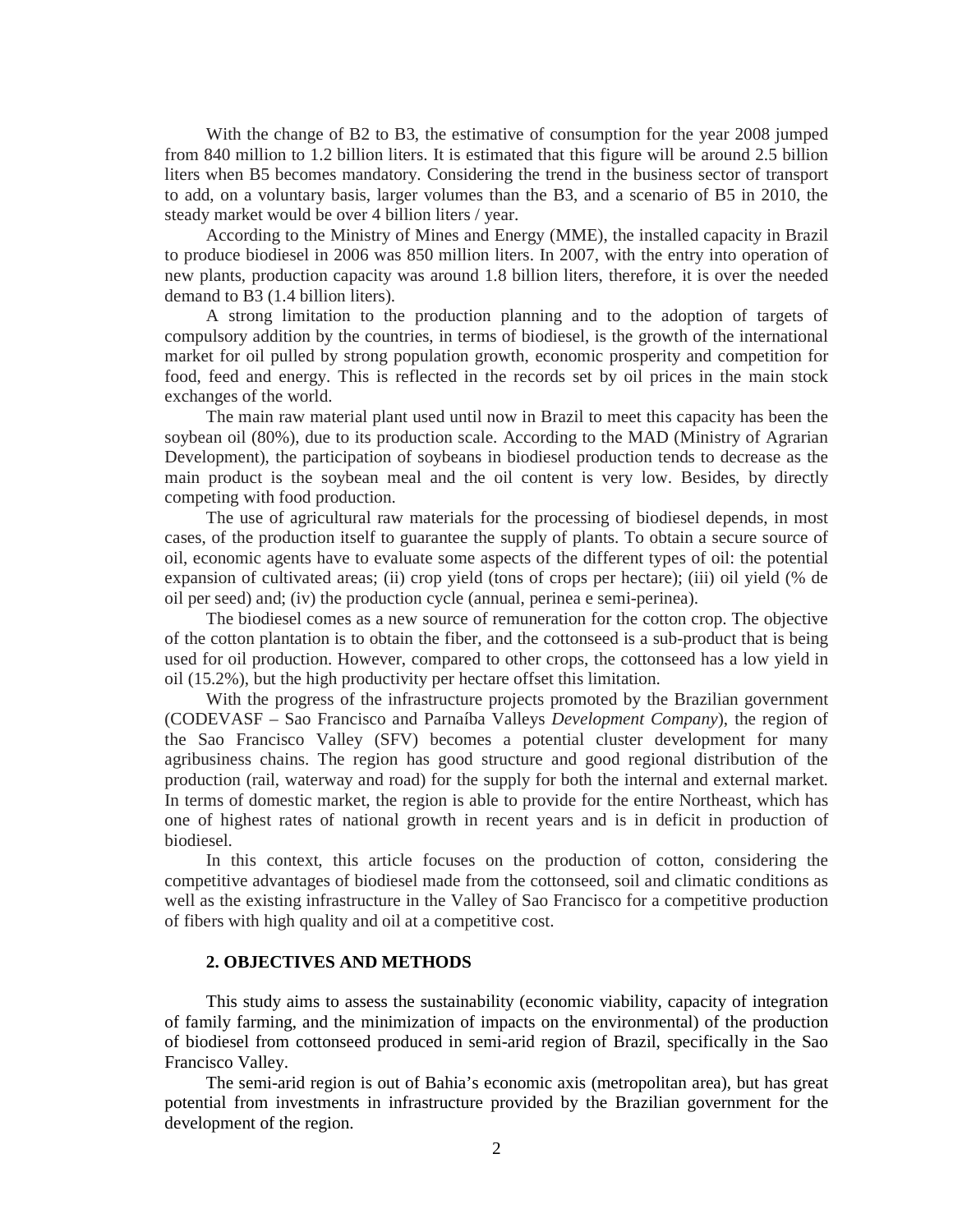For the analysis a study was performed to identify the business models (productive arrangement) that stimulate inter-organizational relations in the production system. From this model, the whole analysis of economic feasibility can be built taking into consideration the inclusbion of family farmers to the network of the agriculture anchor, using the best techniques for managing the natural resources available in the region.

The method used in this paper is the literature review (desk research) with exploratory character and a qualitative research using the technique of in-depth interviews.

The literature review is essential to the knowledge around the Cotton Agrindustrial System (Cotton AGS). This review involves first the Method for Integrated and Sustainable Agribusiness Projects (NEVES and CASTRO, 2007), which aims to attract investment to new frontiers of production in a sustainable way, and then, the literature on Economy of Transaction Costs (ETC) (Zylbersztajn, 1995) will be studied to understanding the governance structure for the analyzed transactions.

In a second phase, interviews were conducted with semi-structured questionnaires involving professionals from research institutes (EMBRAPA Cotton and EMBRAPA Semi-Arid), industry associations (AIBA - Association of Farmers and Irrigants of Bahia - and ABAP-BA - Association of Cotton producers from Bahia), private companies (Multigrain and AdecoAgro) and independent consultants (Professional Consultancy).

### **3. LITERATURE REVIEW**

The concept of family farming began in the early 1990s. Before that, the producers were categorized only as small farmers, subsistence producers or producers of low-income (FERREIRA, 2008).

Family farmers face difficulties in achieving prosperity in their cultivation. There are difficulties in purchasing inputs and a lack of coordination among producers. The income generation related to the area of cultivation of the producer is low. Their competitiveness and therefore their survival seem impossible in the current scenario of agribusiness. Thereby, it is of extreme importance to the integration of small family producers into the coordinated subsystems in order to introduce them into agribusiness (GIORDANO, 1997).

In this context, the objectives of organizations are to develop options for economically viable investments, but that are also socially and environmentally responsible. The intent is to respond to the phenomenon that considers the environment as part of strategic decisions, as is the sustainability (GIORDANO, 2003).

For the study, the model of sustainability called 3 P's (People-People, Profitability and Profit-Planet-planet) was used.

By applying the concept of the 3 P's in the production of biodiesel from cottonseed in the Sao Francisco Valley, the first P (Profit) seeks the economic viability of the investment. The second P (People) is related to the efficient governance of transactions, as specified in the theory of transaction costs economics (TCE), which will be applied to the local production (with the integration and organization of family farmers) and supply contracts established among the participants of the production. The third P (Planet) is linked to the environmental suitability for the cultivation of cotton, using the best technology for extraction and production of oil and biodiesel ("eco-efficiency") and the biofuel is environmentally better than those derived from petroleum. Now these concepts will be detailed.

### **3.1. The Method for Integrated and Sustainable Agribusiness Projects**

The Method for Integrated and Sustainable Agribusiness Projects, developed and implemented by Neves and Castro (2007), deals with the analysis of the economic viability, the incorporation of family farming, the minimization of environmental impacts, and exploit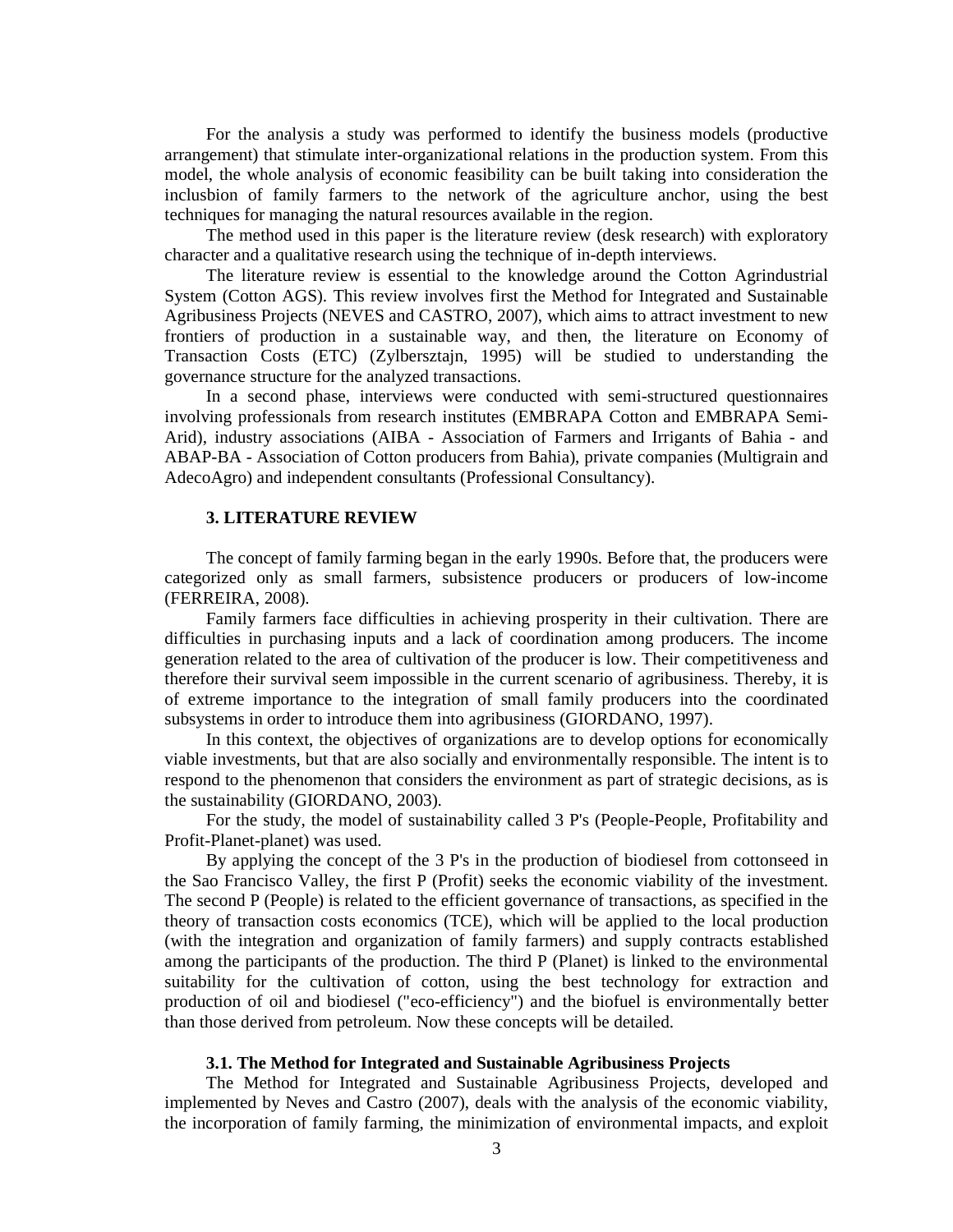opportunities of "green" business. The method begins with an anchor company (the strategic focus). This company has the role of managing the sub-AGS (strictly coordinated agribusiness subsystem), but also visioning the market, with focus on the customer's perspective, understanding their needs and their intermediaries.

| In tegrated           | <b>Sustainable</b>      | <b>Business</b>          | Project              |
|-----------------------|-------------------------|--------------------------|----------------------|
| • Interorganizational | $\bullet$ Environmental | $\bullet$ It is made for | • Rigorous Analysis  |
| $\bullet$ Chain and   | Friendly                | profit attainment        | • Rigorous Marketing |
| Network               | $\bullet$ Fair trade    | $\bullet$ Cost control   | Analysis             |
| Perspective           | $\bullet$ Organic       | • Innovation             | • Organization,      |
| • Technological       | • Job Creation          | $\bullet$ Continuous     | Scheduling,          |
| Transfer and          | $\bullet$ Social        | Search for               | Implementation       |
| requested             | Development             | Competitiveness          |                      |
| specificities         | • Regional              | • Quality                |                      |
| • Cooperatives        | Development             | Refinement               |                      |
| • Associations        | • Work Conditions       |                          |                      |
| $\bullet$ Government  |                         |                          |                      |
| Participation         |                         |                          |                      |
| • Coordinated         |                         |                          |                      |
| System                |                         |                          |                      |
| • Public Banks        |                         |                          |                      |
| participation         |                         |                          |                      |
|                       |                         |                          |                      |

Figure 01: Key dimensions of the Method for Integrated and Sustainable Agribusiness Projects

Source: Neves e Castro (2007)

Therefore, the four dimensions of the method will be detailed below:

**Project Management Dimension:** the feasibility and attractiveness of the project are questioned. A suitable region for the production of food or fiber must be determined. The Sao Francisco Valley has favorable soil and climatic conditions for cotton plantation, which favors the mechanized production in the region and protects against the attack of pests and diseases.

Then, the market analysis of the final product should be studied. It is not interesting to invest in a product that has many competitors or has difficulties in accessing market. When production is considered feasible and the market is favorable to its commercialization, a simulation of economic viability of a investment project of the activity in the region is made.

**Integrated Dimension:** a systemic and integrated vision of the business is needed when carrying out a project, from the analysis of the governance structure to the coordination of sub-SAG (subsystem agribusiness). According to Neves e Castro (2007), a company to become competitive in the region must buy from suppliers and sell to their customers, managing the relationship during the transaction with their agents (Farina et al., 1997).

The analysis of the relationship with suppliers and the creation of a model of inclusion, which aggregates the largest possible number of independent producers, are carried out in this step. The goal is to lead to a healthy relationship between the producer and the anchor company in order to avoid concentration.

According to the New Institutional Economics (NIS), cooperatives and associations are the best way for producers to coordinate themselves (within the same link of production). At the same time, companies in different technological levels (which belong to more than one link) can reduce conflict and improve the distribution of their earnings by forming coordinated subsystems (Zylbersztajn and Farina, 1999), and making the supply chain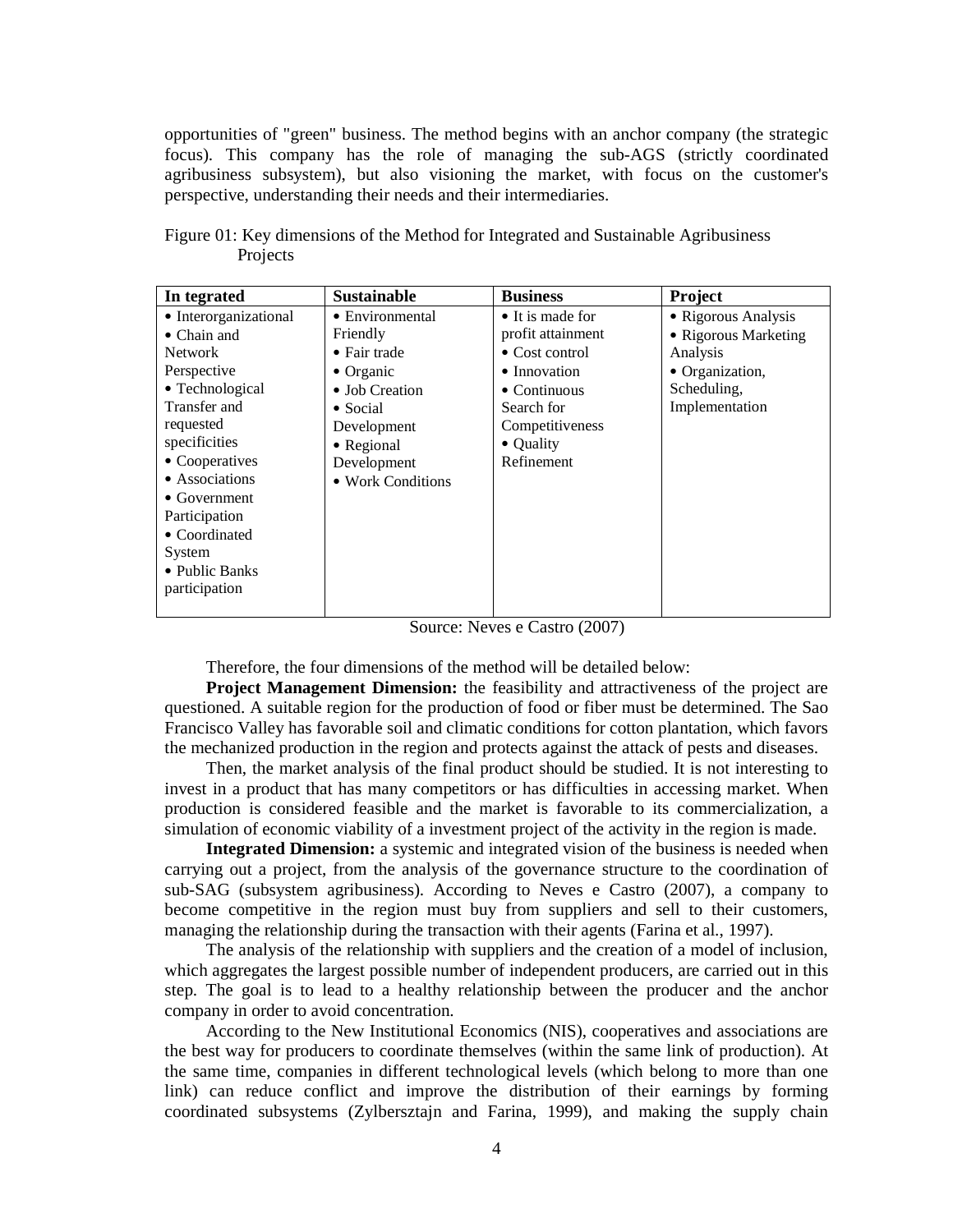sustainable. Consequently, there must be a development of alliances, such as cooperatives and associations (horizontal coordination) and integrated sub-systems, long-term relationships between agents of different links (vertical coordination).

**Business Dimension:** in this dimension, the profitability and competitiveness of the productive system is determined. For the agents that are involved in the business, it should be clear that their survival depends on innovation and the quality of their products, which will generate income. There are several factors that help in this operation, for example, for biodiesel out of cottonseed, investments in research and development by Embrapa Cotton, with the help of universities and public (CODEVAF) and private funding (traditional groups cotton).

**Sustainability Dimension**: it is necessary to examine how sustainable the development can be ensured in the production of biodiesel from cottonseed, with an analysis of the 3 P's cited above: People, Planet and Profit. Here, one should also take advantage from the opportunities on "green" businesses (organic, fair trade, carbon credits) with seals and origin certifications.

After the analysis of the Method for Integrated and Sustainable Agribusiness Projects, the types of contracts that will be proposed for the production chain should be considered. For this, we must consider the importance of the theory of Transaction Costs Economics (TCE).

Thinking the firm as a "nexus of contracts" (Coase, 1937), it becomes possible, according to Zylbersztajn (2005), to study the organizations as institutional arrangements, bounded by contracts that are either formal or informal agreements, through which transactions are conducted.

Williamson (1985) specifies that these exchange relationships have costs and can be identified only as trades between two companies or even as exchange of resources between levels of vertical integration of the same company.

In Neves (1995), there are examples of ex-ante transaction costs, as the costs of searching and acquiring information on the parties. There are also ex post transaction costs such as monitoring the performance and the cost of renegotiation. The way a company indicates the best way to manage a transaction with an agent is the governance structure.

There are different kinds of institutional arrangements to conduct each transaction in the market, explained by differences in the attributes of these transactions. Neves et al. (2007) cite the three attributes of Williamson (1985): the first is how often these transactions occur, as to the regularity and sequence; the second is the attribute of uncertainty, which reflects the lack of knowledge around the elements which will be related to the transaction; and the third transaction attribute is the specificity of assets, related to how specific the activity is to the investment being made and whether their relocation to another use is costly.

The contracts are the structures to support transactions, which aim to control the variability and soften the risk, increasing the value of the transaction or series of them (ZYLBERSZTAJN, 2005).

The transaction costs economics (TCE) provides relevant considerations to the understanding of the contract design of the specific Cotton sub-AGS, which will be shown below.

### **4. RESULTS**

### **4.1 The Cotton Agrindustrial System (AGS)**

*4.1.1. The Cotton Culture*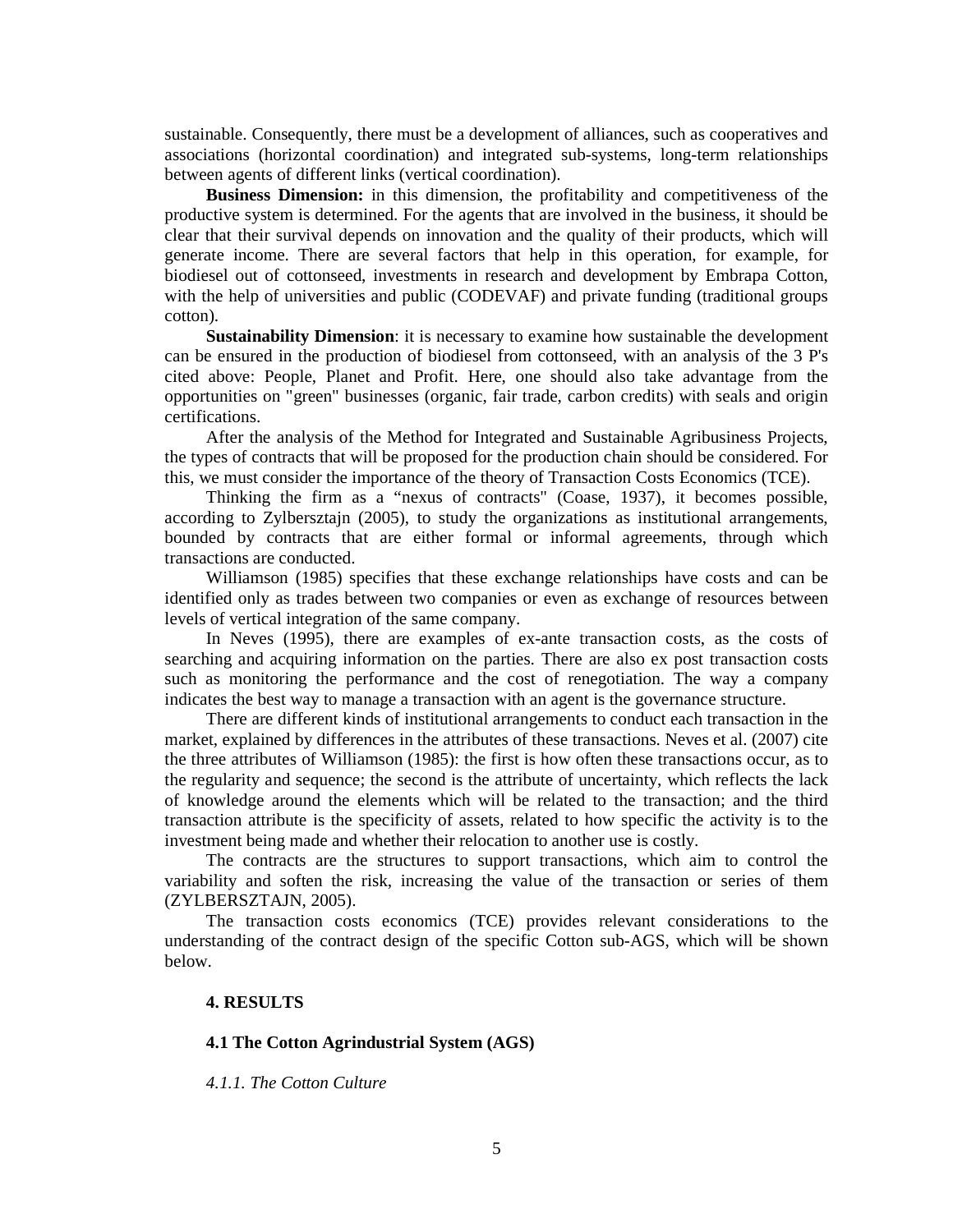Although there are varieties resistant to drought, more than 60% of the cotton cultivation in the world is performed under irrigation. This can be explained by the high gains in productivity that this system provides, which, according to Embrapa Cotton (2003), may triple when compared to the productivity of farming in barren area.

In Brazil, the irrigated cultivation of cotton began to gain strength at the end of the 1990s, and the most used methods are the irrigation by area and by sprinklers, while the located irrigation (by drip) has been gaining more space.

There are two types of cotton: the Herbaceous and the Tree, which are differentiated by the soil and climatic requirements, yield (ton / ha) and the quality of the fiber. In the Brazilian *Cerrado* (Savanna), like the region of the West of Bahia, the predominant culture is the Herbaceous cotton. In the semi-arid region, the type that dominates is the cultivation of cotton Tree, which has a lower productivity. However, the cultivars Trees have a higher resistance to drought, their fibers are longer and have better quality, and there is also the possibility of producing naturally colored fibers and also organic cotton.

#### *4.1.2. Cotton Fiber Manufacturing*

From 140 to 170 days after planting (depending on the cultivar) the harvest is performed, and it is done mechanically nowadays. Once harvested, the cotton is sent to the manufacturing unit called cotton gin, where mechanical operations separate the fiber from the cottonseed. Besides the fiber and cottonseeds, there are certain amount of other materials known in the whole as "impurities" (sand, earth, the remains of leaves, small fruits, seeds of weeds, etc.) that receive the trivial name of "breaking". It represents, on average, 5% of the gross product. Figure 2 shows the processing of cotton.



Figure 2: Procedure for the cotton processing Source: Elaborated by the authors.

The main cotton product is the fiber. Once separated from the cottonseed, they go through the process of classification. A universal classification consists of five numerical digits, the first digit: type, the second digit: color; third digit: leaf, fourth and fifth digits: universal code for length. For example, a universal classification (obtained in the classification certificate) 41237, means that the cotton type 4, has white color, white, leaf 2 and length 37 (CONAB).

According to Freire (2005 apud MAPA, 2007), northeastern producers would be able to benefit from significant differentiation in their product, with the valorization of: a) up to 20% above the reference cotton (type 6) when produced out of good varieties, hand-harvested and without external contaminants; b) up to 30% above reference cotton, when obtained from varieties with long and extra-long (34-36 and 36-38 mm), fine (3.4 to 4.0 mm) and resistant (up from 32 to 34 gf.tex-1) fibers; and c) up to 100% of the reference value for types that are naturally colored (organic) and / or have certificate of social compliance.

*4.1.3. Extraction of cottonseed oil*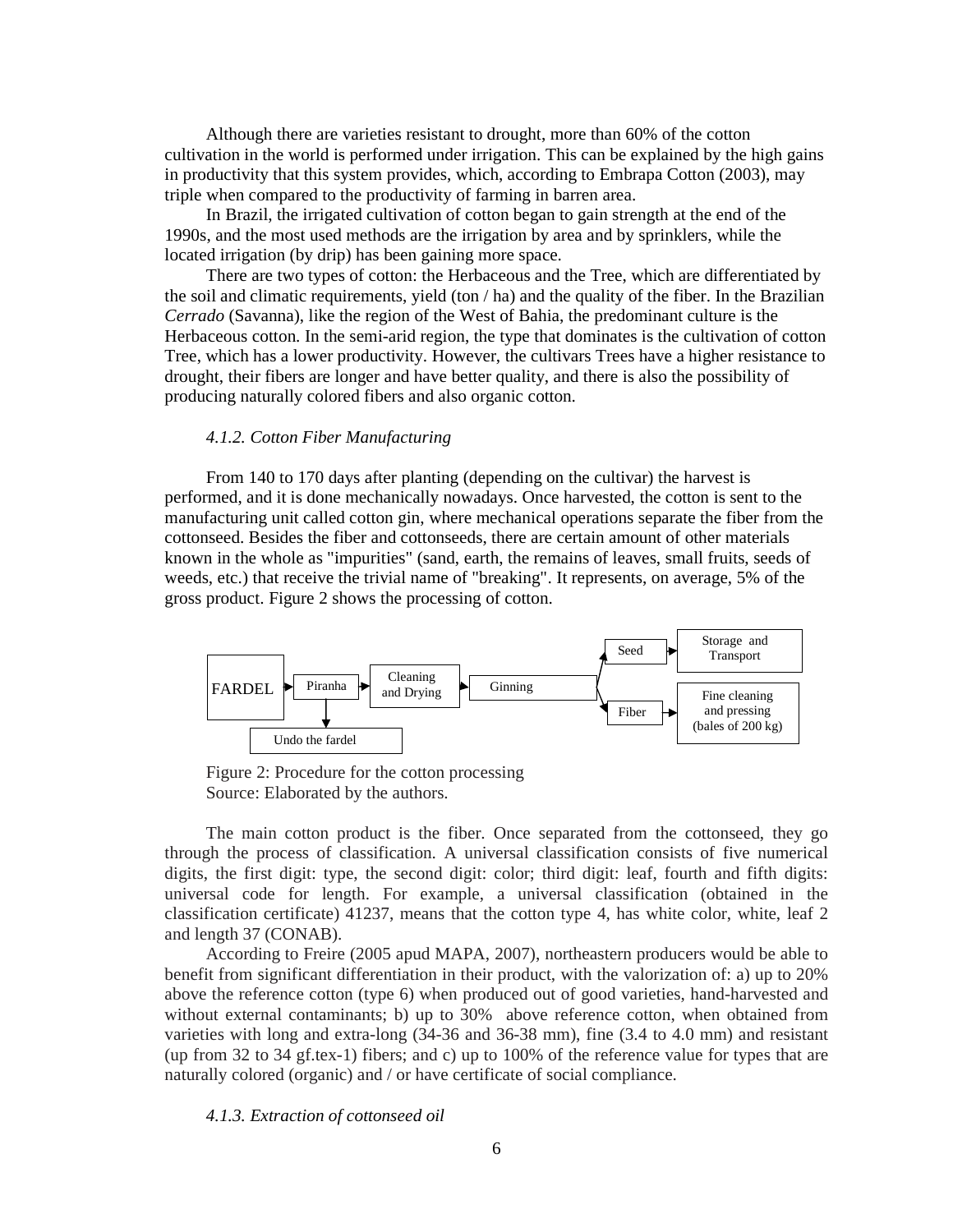Another product from the cultivation of cotton, which has gained economic importance, is the cottonseed. As a byproduct of the cotton productive chain, the cottonseed becomes a viable raw material for the production of vegetable oil, and can also be used to produce biodiesel. Additionally, its cake and meal are used for animal food industry. In the process of the oil extraction, the primary byproducts are obtained, which are the Linter, the shell and the almond; the secondary byproducts are the integral flour, the crude oil, the cake and the meal; and the tertiary byproducts are the refined oil, the grain, and the defatted flour (Embrapa Cotton). Figure 3 summarizes the sub-products of cotton:



Figure 3: Sub-products of the cotton AGS Source: Elaborated by the authors.

In the cotton oil mill the peeler separates the shell from the almond. The shell is highly digestible and can be used pure or mixed with other products in the composition of diets, not requiring grinding. It may also be used as biomass for fertilizer or fuel.

The oil obtained in the extraction process has dark color, caused by pigments that in the gossypol. This toxicity must be eliminated with the refinement of oil.

The Linter is extracted by a process called "delinting process". It is classified depending on the number of the processed cuts, which is: Linters from the first cut, the second cut and third cut. The first-cut, which has longer fibers, is used for the cotton manufacture (absorbent) and surgical tissues. The second cut of Linter is used for the pulp manufacture, as in the third cut of Linter (Embrapa Cotton).

#### *4.1.4. Biodiesel from cottonseed*

The process of producing biodiesel is simple and of public domain. Basically consists in putting together the animal tallow or vegetable oil with an alcohol in a catalyst to have the process of transesterification, in which the oil is separated from the glycerin.

The biodiesel comes as a new source of income for the cotton crop. However, compared to other crops, the cottonseed has a low yield of oil (15.2%). Thus, the yield of biodiesel from cottonseed is in the order of 160 liters per ton of raw material (seed) (Parente, 2003).

However, studies developed by Embrapa Meio-Norte also showed that the cottonseed is the raw material with the greatest potential for biodiesel production, as informs the researcher and research coordinator José Lopes Ribeiro. Some experiments were made in the states of Piaui and Maranhao, the cottonseed, usually, can have an oil percentage from 18% to 20% and an average yield of 4.2 tonnes of seed cotton per hectare.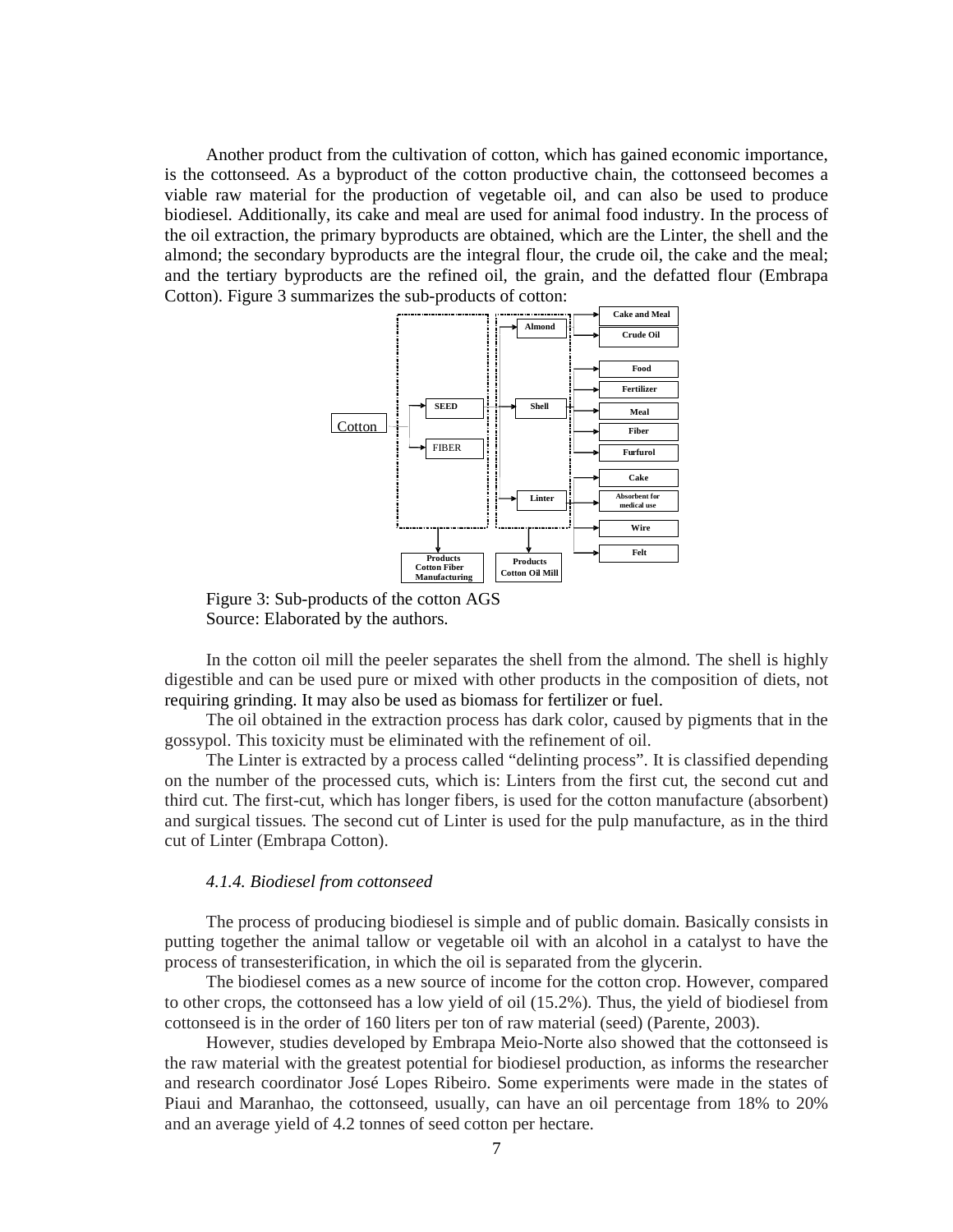According to Catarina Riodrigues Pezzo, project coordinator of the National Center of Biofuels (PoloBio), of the University of Sao Paulo (USP), the most viable and affordable biodiesel in the country is from cottonseed, at a cost of \$ 0.81 a liter produced in the region. The analysis of PoloBio was made in July 2007, based on the five regions of Brazil and on their main typical crops for biofuel. In the Southern region there were used sunflower and soybean; in the Midwest region there were compared sugarcane, cotton, soybean and sunflower; in the Southeastern region there were compared peanuts, soybean and sunflower; in Northeastern region there were used castorbean, soybean and cottonseed; and in the Northern region there were compared palm and soya.

A similar research, conducted by the Center for Studies in Logistics (CEL) of the Federal University of Rio de Janeiro (UFRJ), concluded that biodiesel from cottonseed provides the lowest costs when compared with the main oils. The study established scenarios with different levels of integration within the chain, considering the costs of crop acquisition, production, logistics and taxation, in addition to the revenue arising from the sale of byproducts (glycerin, cake and meal) (BENZECRY, 2008). A model shown in Table 1:

| Level of integration                                                           | Soybean        | Cotton         | Bean           | <b>Sunflower</b> | Castorbean     | Palm           |
|--------------------------------------------------------------------------------|----------------|----------------|----------------|------------------|----------------|----------------|
| Without verticalization                                                        | 1.717          | 1.446          | 2.492          | 1.806            | 2.654          | 2,464          |
| Integrating agriculture + smashing<br>Integration smashing $+$ biodiesel plant | 1.717<br>1.487 | 1.442<br>0.882 | 2.490<br>2.050 | 1.799<br>1.593   | 2.645<br>1,891 | 2,464<br>1,457 |
| Integration Agriculture $+$ Smashing $+$ Biodiesel<br>plant                    | 1.348          | 0.881          | 1.890          | 1.725            | 1.828          | 1.302          |

Table 1: Costs of the chains (R \$ / L)

Source: BENZECRY, 2008

When there is integration in the chain, the major advantage for biodiesel is the price of cotton oil, which average over the period considered by Benzercry (June 2006 to April 2007) was R\$ 968.00 per ton, while Soybean Oil average cost was R\$ 1304.00. In the case of fully integrated production, the revenue derived from the sale of the fiber results in a great advantage for cotton compared to the other chains.

#### **4.2 The Business Model Proposed for the Cotton in Sao Francisco Valley**

The business model aims the production of competitive cotton fiber as well as facilitating the production of biodiesel out of cottonseed. Thus, the relations between cotton growers, cotton gins, cottonseed oil mills, and biodiesel unities should be strengthened.

For any such interaction, there is a range of contractual options that may be used between companies. Among them there were selected three possible methods:

• Contract of Partnership: mode of association by means of contract. Tax and accounting purposes are treated separately (for each company).

• Establishment of a Consortium: voluntary contract that creates a legal figure (the "Consortium") that centralizes the internal legal relations (between the associated companies) and external (wont to the business). It allows the development of specific statements of the business, although they are recorded internally by the associated companies.

• Establishment of a Specific Purpose Company (SPC): kind of corporate association widely used by companies to manage new businesses which are not necessarily object to the wont of their core business. It allows the individualization of the business, without contaminating other activities of the company.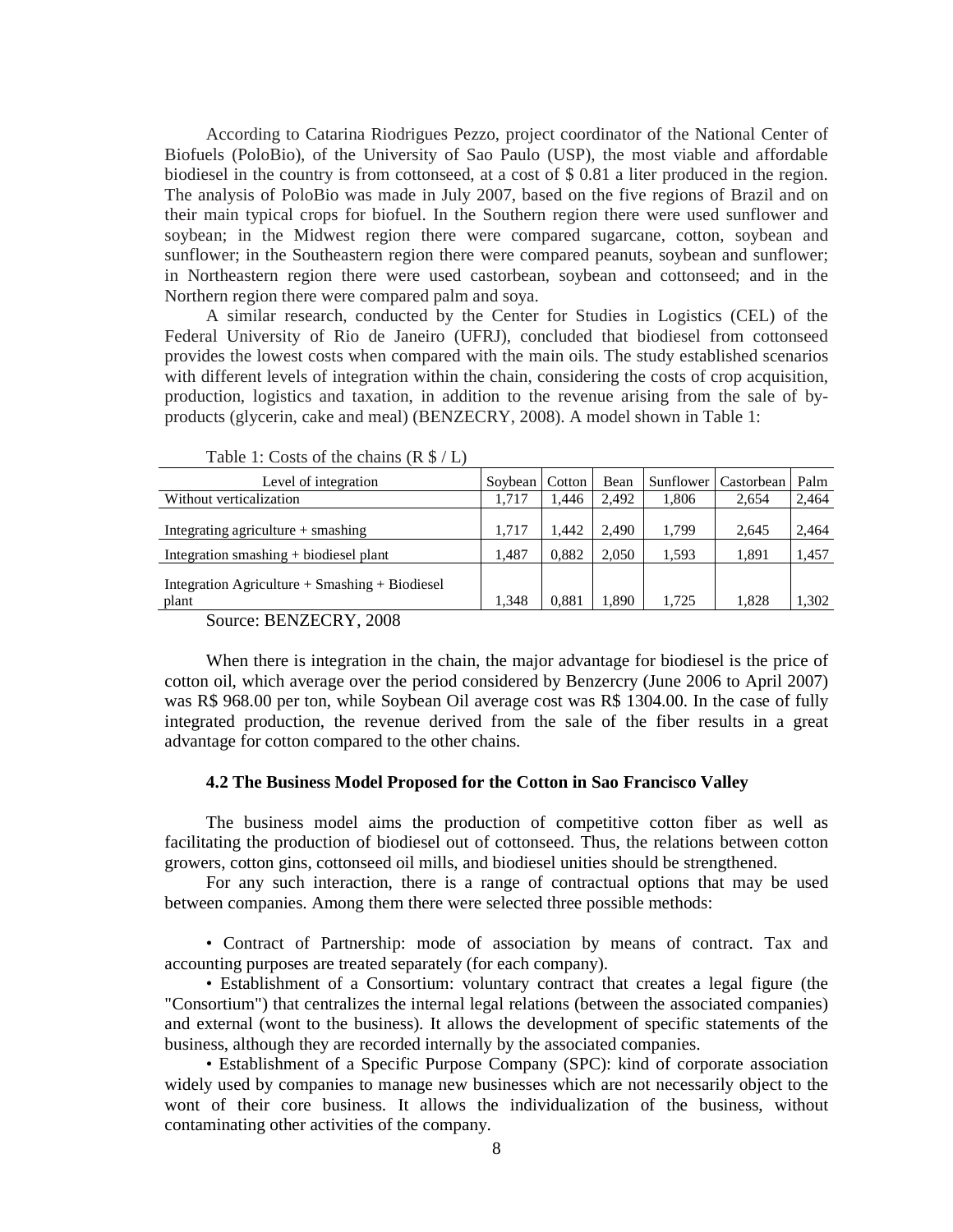In the case of the cotton business, the structure of the value chain indicates that the anchor should be a large producer, for those not only have the expertise on farm, but also usually vertically integrate farming and ginning. The anchor company may also be formed through an association of producers. In this case, the gin would be formed through a SPC (1).

The anchor is to assist the integrated growers in terms of production, manufacturing and marketing. The model also proposes the creation of a cooperative of family farmers that would facilitate the relations between these and the anchor company.

During processing, the cottonseeds from the gin are purchased by a second SPC (2), to which both the oil mill and the biodiesel unit belong. This SPC would have as major shareholder a trading or an agrindustrial cooperative and as minor shareholder a investment fund, which could provide access to funding for investment and working capital. The following figure illustrates the business model:



Figure 4: Business Model - Overview Source: Elaborated by the authors.

The best form of integration between the family farmers and the anchor company is through a an agricultural partnership. Under this type of contract, in one hand the cooperative members must follow the agricultural planning of the anchor. In the other hand, they receive technical assistance, use the service of the gin to manufacture the cotton, and may access financing through the anchor.

Meanwhile, the SPC-1 gins all the seed cotton and sells the agricultural products (seeds and fiber), creating scale advantages to small growers when dealing with the processing industries. The revenue from the sales of the fiber and the seeds is passed to the integrated small cotton grower, discounted the payment of expenses incurred in assisting, a fee for the ginning service, and eventual financing plots. In addition to ensuring ginning services and technical assistance, the partnership with the anchor company can facilitate the financing of the production of the integrated small family growers.

Under a supply contract, the SPC-1 sells all the cottonseed produced to the SPE-2, which sells the oil and / or biodiesel produced in the spot market, through futures contracts or public auctions. Here, as a mean for dividing risks and benefits, it is interesting coupling the price of the cottonseed to the price of cottonseed oil.

Thus, the roles of agents are outlined regarding the responsibilities that are expected of them. The functions of each of the agents are detailed in Table 2.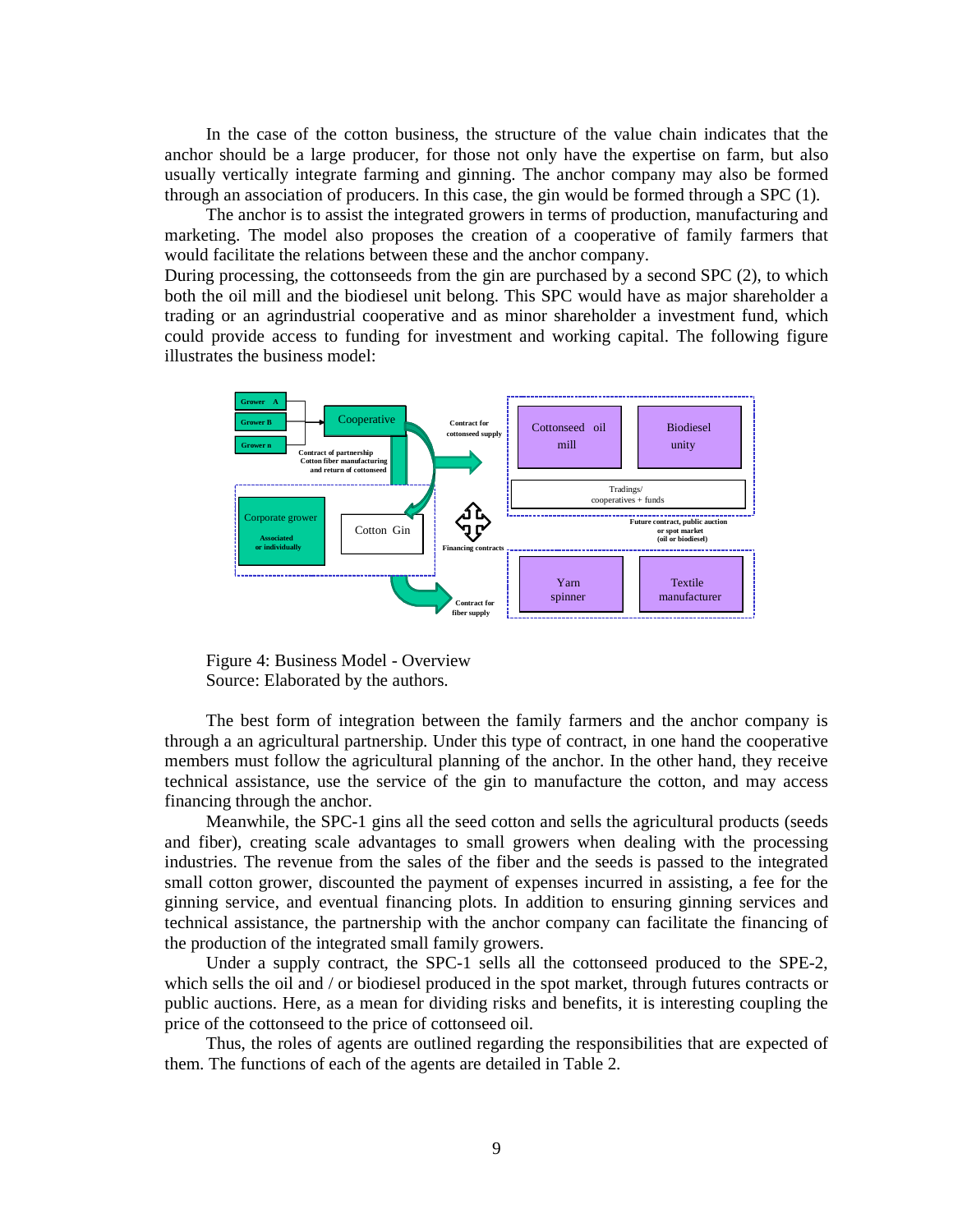|                                                                                                                                                                                                                                     |                                                                                                           | Table 2 Functions of agents                                                                                          |  |  |  |  |
|-------------------------------------------------------------------------------------------------------------------------------------------------------------------------------------------------------------------------------------|-----------------------------------------------------------------------------------------------------------|----------------------------------------------------------------------------------------------------------------------|--|--|--|--|
| <b>Anchor Company</b><br>$(SPE-1)$                                                                                                                                                                                                  | Oil mill+ biodiesel unity<br>$(SPC-2)$                                                                    | <b>Financial agent</b>                                                                                               |  |  |  |  |
| -Receives grant of land<br>(CDRU).<br>-Divides the land into<br>family lots and makes the                                                                                                                                           | -Contract for supply of<br>with<br>cottonseed<br>the<br>anchor, with price fixed<br>in the amount of oil. | -Collection of resources<br>finance agricultural<br>to<br>activity (investments and<br>working capital).             |  |  |  |  |
| selected families.<br>-Sets the<br>agricultural<br>planning.                                                                                                                                                                        | - Manufacture of oil and /<br>or biodiesel.                                                               | -Financing<br>for<br>implementing oil mill and<br>biodiesel unities.                                                 |  |  |  |  |
| production.<br>-Orients the creation of<br>the cooperative.                                                                                                                                                                         | through futures contracts,<br>public auction or spot<br>market.                                           | -Financing of irrigation<br>systems.                                                                                 |  |  |  |  |
| assistance to growers.<br>- Can help growers in the<br>purchase of inputs and<br>endorse<br>agricultural                                                                                                                            |                                                                                                           | -Possible<br>minor<br>participation<br>both<br>on<br>SPCs (gin / oil mill /<br>biodiesel<br>plant)<br>and<br>profit. |  |  |  |  |
| -Acquires and manages<br>the irrigation system.<br>-Gins and markets the                                                                                                                                                            |                                                                                                           |                                                                                                                      |  |  |  |  |
| cotton produced by the<br>integrated<br>growers,<br>returning<br>them<br>the<br>revenue after discounting<br>the costs of services<br>(ginning and eventually<br>other such as technical<br>assistance).<br>-Provides oil mill with |                                                                                                           |                                                                                                                      |  |  |  |  |
|                                                                                                                                                                                                                                     | distribution among<br>the<br>-Performs<br>own<br>-Provides<br>technical<br>financing.<br>cottonseeds.     | -Commercialization                                                                                                   |  |  |  |  |

Source: compiled by the authors.

Among the advantages of this model we can cite: (i) benefits of vertical integration without incurring the costs of capital immobilization in land, (ii) coordination of agricultural activities, with mutual benefit among the involved agents, (iii) stimulation of entrepreneurship of family farmers, (iv) production of biodiesel on land and with raw-material that do not compete with the production of food, and (v) sustainability of production, with the positioning of the company before its social and environmental responsibilities.

## **4.3 Analysis for the economic viability of fiber, vegetable oil and Biodiesel**

The following are the financial results for those involved in various business here analyzed: production, processing of cotton, crude oil extraction and production of biodiesel. Are separated into two stages, the first of the agricultural production and processing of cotton, and second, the extraction of oil and production of biodiesel.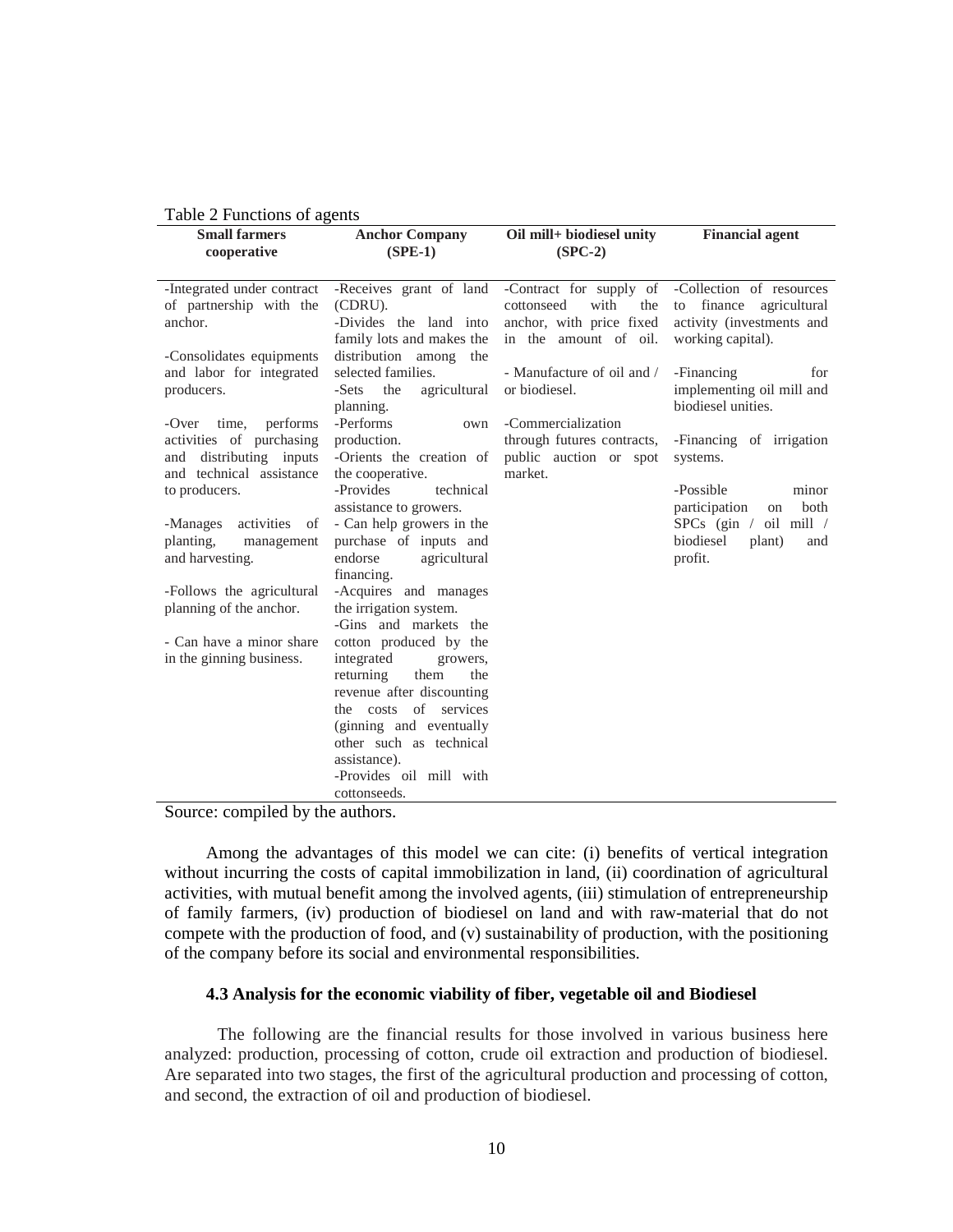#### *4.3.1. Assumptions*

Based on interviews with producers of irrigated cotton in western Bahia, on data from Embrapa (Brazilian Agriculture Research Corporation), and information given from suppliers of irrigation equipments, it is concluded that the edafoclimatic characteristics of the Sao Francisco Valley together with the use of modern technologies of cultivation enables yields of 6 tons of seed cotton per hectare in the case of large growers. In the case family growers, a less technological, with lower costs, is necessary, what implies in yields of 3 tons of seed cotton per hectare.

For the necessary culture rotation, it was decided to use the winter maize. Besides helping to fight pests, this option is an alternative income to the producer for the off-season cotton, using the same land.

It was also considered the need of using more rustic and of less risky crops in the first 3 years of cultivation, which is referred to as the "opening of the agricultural area." In areas of *cerrado* (savanna), as in the region of the West of Bahia, is common to use soybeans in the first year, maize in the second and third and cotton only in the fourth year.

Tables 3 and 4 present the assumptions of yield and production according to the area adopted in this study. The levels of productivity refer to the use of drip irrigation. This is the technology that allows the best gains in productivity and more rational use of the water resources. Some countries already use drip irrigation for growing cotton with commercial success. In family areas, the drip tubes are on the surface and must be collected manually or using specialized equipment before each harvest. For the corporate areas, the drip tube should be buried, as it is done for the culture of sugar cane.

| Anchor                  |        | 1 hectare                   | <b>Total</b><br>hectares | 6,000.00     |
|-------------------------|--------|-----------------------------|--------------------------|--------------|
|                         | ton/ha | @/ha                        | <b>Tons</b>              | $^{\omega}$  |
| Fiber                   | 2.28   | 152.00                      | 13,680.00                | 912,000.00   |
| Seed                    | 3.18   | 212.00                      | 19,080.00                | 1,272,000.00 |
| Cottonseed              | 6.00   | 400.00                      | 36,000.00                | 2,400,000.00 |
| Cooperative             |        | 1 hectare                   | <b>Total</b><br>hectares | 2.000,00     |
|                         | ton/ha | @/ha                        | <b>Tons</b>              | $^{\omega}$  |
| Fiber                   | 1.14   | 76.00                       | 2,280.00                 | 152,000.00   |
| Cottonseed              | 1.59   | 106.00                      | 3,180.00                 | 212,000.00   |
| Seed Cotton             | 3.00   | 200.00                      | 6,000.00                 | 400,000.00   |
| <b>Total Production</b> |        | <b>Average productivity</b> | <b>Total</b><br>hectares | 8.000,00     |
|                         | ton/ha | @/ha                        | <b>Tons</b>              | $^{\omega}$  |
| Fiber                   | 2.00   | 133.00                      | 15,960.00                | 1,064,000.00 |
| Cotton in Fiber         | 2.78   | 185.50                      | 22,260.00                | 1,484,000.00 |
| Seed Cotton             | 5.25   | 350.00                      | 42,000.00                | 2,800,000.00 |

|  |  | Table 3: Cotton - Agricultural Productivity and Production |  |
|--|--|------------------------------------------------------------|--|
|  |  |                                                            |  |

 Source: Elaborated by the authors, based on interviews with farmers of the west of Bahia, Netafim and Embraba Cotton.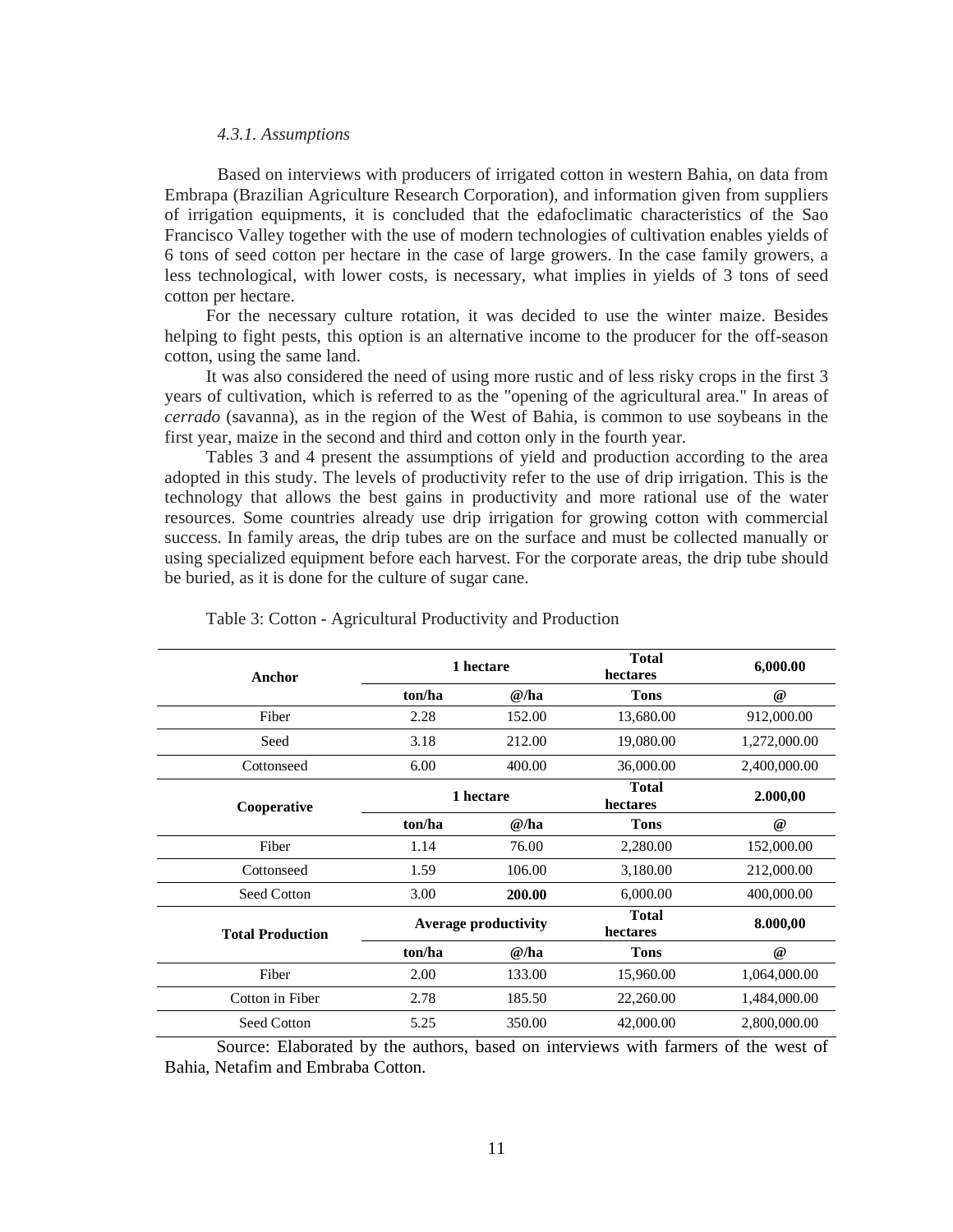Regarding the winter maize, the technological resources of the large farmers and of the family farming, assisted by the cooperative and the anchor, allows the same productivity results.

| Table 4: Willer Maize - Agricultural Productivity and Production                                                |               |        |  |
|-----------------------------------------------------------------------------------------------------------------|---------------|--------|--|
| Factor                                                                                                          | Sacks of 60kg | Tonnes |  |
| Productivity (ha)                                                                                               |               | 4.70   |  |
| <b>Total Production</b>                                                                                         | 2.256         | 37.600 |  |
| the contract of the contract of the contract of the contract of the contract of the contract of the contract of |               |        |  |

| Table 4: Winter Maize - Agricultural Productivity and Production |  |  |
|------------------------------------------------------------------|--|--|
|                                                                  |  |  |

Source: Elaborated by the authors

For industrial income used in simulation, data were obtained from the Unit of Cotton Products of Aboissa Vegetable Oils, as well as interviews with professionals working in many areas of manufacturing and transformation of cotton products. These assumptions are presented in table 5.

| <b>Cotton's Composition</b>     |       |
|---------------------------------|-------|
| Fiber Yield                     | 38%   |
| Cottonseed Yield                | 53%   |
| Impurities "break"              | 6.5%  |
| Fibrils                         | 2.5%  |
| <b>Cottonseeds' Composition</b> |       |
| Cottonseeds Oil's Yield         | 15.2% |
| Linter residual                 | 12.5% |
| Linter Yield                    | 7%    |
| Cake Yield                      | 46.7% |
| Shell Yield                     | 20.7% |
| Residue Yield                   | 4.9%  |
| <b>Oil Yield</b>                |       |
| Density of Biodiesel (Kg/L)     | 0.88  |
| Convertion rate oil/biodiesel   | 98%   |

Table 5: Cotton - Industrial Revenue

Source: Elaborated by the authors based on the Unit of Cotton Products of Aboissa Vegetable Oils and interviews with professionals of cotton ginner, cotton oil mill and biodiesel plants.

Table 6 brings the price of products used in the study. All these represent historical averages of prices in markets close to the Valley of Sao Francisco in the period of 2006 to 2008. The price of biodiesel is the average of average prices achieved in the first eleven auctions conducted by the ANP (National Petroleum, Natural Gas and Biofuel Agency) .

| Product                 | Unit        | Price        |
|-------------------------|-------------|--------------|
| Fiber                   | $^{\omega}$ | R\$ 39.97    |
| Cottonseed              | Tonne       | R\$ 292.65   |
| Fibrils                 | $^{\circ}$  | R\$ 15.83    |
| Cake                    | Tonne       | R\$ 521.74   |
| Crude Oil               | Tonne       | R\$ 1,329.96 |
| <b>First Cut Linter</b> | Tonne       | R\$ 904.84   |
| Gross Glycerol          | Tonne       | R\$ 141.67   |

# Table 6: Factors of Revenue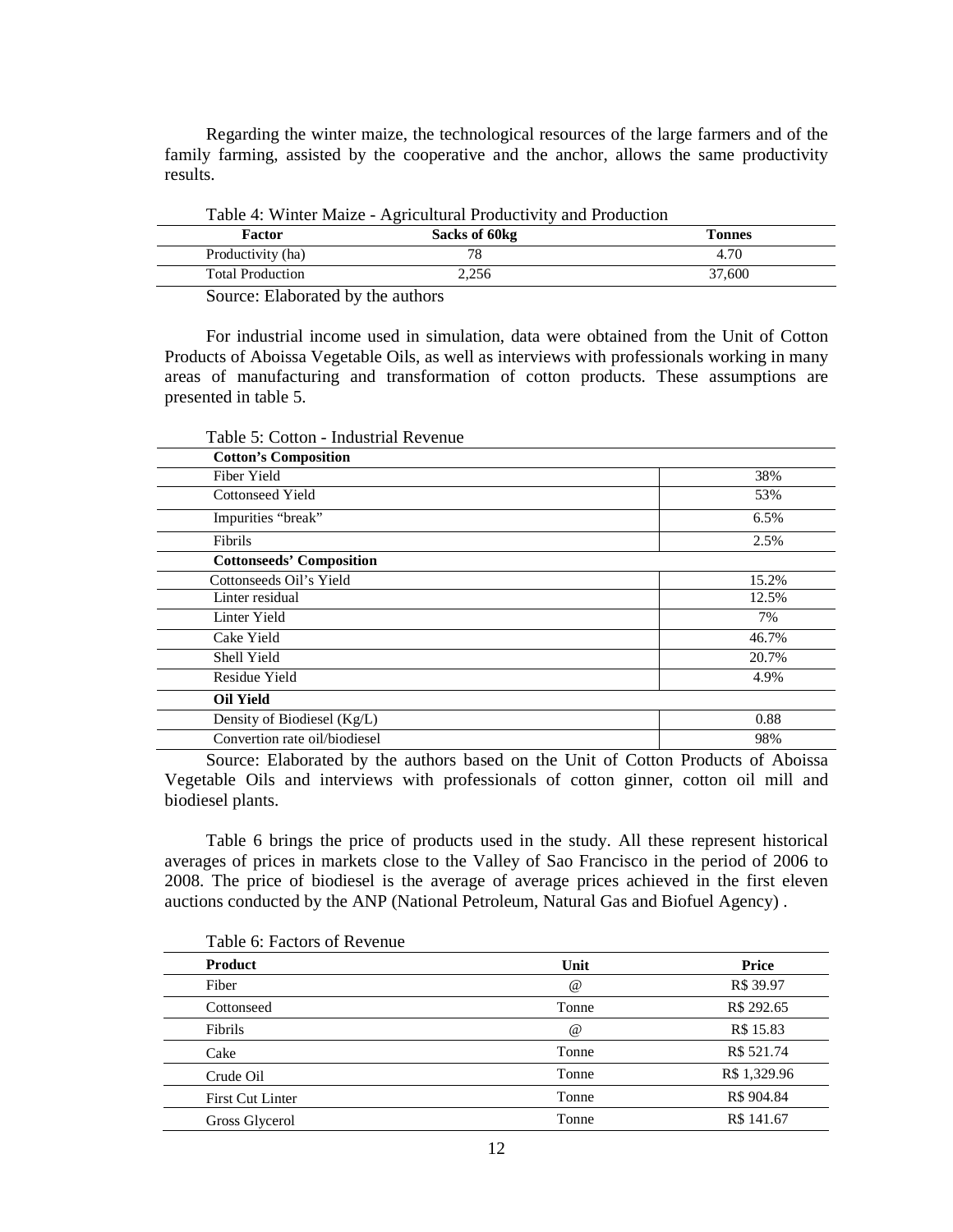| мне    | Liter                                                                   | æ<br>TΛΩ<br>ل 1.4 |
|--------|-------------------------------------------------------------------------|-------------------|
| $\sim$ | .<br>Western Dilet and the first settle and began the contract where we |                   |

Source: Elaborated by the authors based on Seagri, Aboissa and ANP.

*4.3.2. Investment and Operating Costs* 

The main *on farm* investment is the acquisition of the drip irrigation system. Estimated at R\$ 6,800.00 per hectare. Another investment considered in this study, is the opening of the agricultural area. For the first year of opening, the soybean crop was used, requiring an estimated investment of R\$ 1,571.47 per hectare.

Regarding to the production costs, the basis for the calculations of costs of the agricultural division of the anchor company was the Brazilian Yearbook of Agriculture (Agrianual, 2008) published by FNP, related to the production of irrigated cotton (cycle of 160 days) by central pivot in the state of Bahia. Then, the data were adjusted according to the experiments of Netafim Brasil to the drip irrigation conditions and the input prices have been updated after interviews with producers in the west of Bahia. To the survey data of operational costs for the integrated cotton grower, the operations were based on survey conducted by Embrapa Agropecuaria Oeste for the season of 2008/2009 in Itaquiraa (state of Mato Grosso do Sul), where most of the producers are small producers and the mechanized operations are outsourced (RICHETTI . 2008). Table 7 shows the agricultural costs per hectare for the anchor company and for the integrated producer.

|                                                               |              | Cotton            | <b>Winter Maize</b> |
|---------------------------------------------------------------|--------------|-------------------|---------------------|
| <b>Operations/Activities</b>                                  | Anchor       | <b>Integrated</b> | All                 |
| A.1. Soil Conservation                                        | R\$          | R\$               | R\$ 15.08           |
| A.2. Soil Preparation                                         | R\$ 124.01   | R\$ 165.00        | $RS -$              |
| A.3. Plantation                                               | R\$ 72.23    | R\$ 145.77        | R\$ 75.76           |
| A.4. Culture Treatments                                       | R\$ 505.41   | R\$ 248.10        | R\$ 56.09           |
| A.5. Harvest                                                  | R\$411.70    | R\$480.00         | R\$ 80.64           |
| A.6. Irrigation                                               | R\$442.45    | R\$442.45         | R\$442.45           |
| B.1. Fertilizers/Correctives                                  | R\$ 1.524.29 | R\$418.50         | R\$411.60           |
| B.2. Seeds                                                    | R\$ 97.30    | R\$ 91.77         | R\$ 169.00          |
| B.3. Agrochemical                                             | R\$ 1,448.45 | R\$ 175.00        | R\$ 105.88          |
| B.4. Other inputs that are used                               | R\$          | R\$               | R\$                 |
| $C -$ Management                                              | R\$ 68.28    | R\$ 52.14         | R\$ 89.29           |
| $D - Post-Harvest$                                            | R\$ 884.00   | R\$442.00         | R\$ 181.37          |
| Operational Cost (R\$/ha)                                     | R\$ 5,578.13 | R\$ 2,660.73      | R\$ 1,627.16        |
| Operational Cost (R\$/@ of cotton fiber and<br>sack of maize) | R\$ 36.70    | R\$ 35.01         | R\$ 20.77           |

|  | Table 7: Operating Cost Agricultural |
|--|--------------------------------------|
|  |                                      |

Source: Elaborated by the authors based on Agrianual, Embrapa Agropecuária Oeste and interviews with producers in the west of Bahia.

The main industries of capital goods explained their needs for investment, within their respective sectors, and their production capacity. These investments are: (a) cotton ginner Busa of 30 bales / hour (R\$ 5.3 million), (b) Cotton oil mill TecBio of 100 tonnes / day and delinting (R\$ 6.7 million), and (c) biodiesel plant TecBio of 10 tonnes / day (R\$ 2.6 million). The operational costs of each of these divisions are represented in table 8.

Table 8: Costs of operating divisions industrial

| Step            | <br>Unit           | Value        |
|-----------------|--------------------|--------------|
| Ginner          | Burden             | $R\$<br>4.00 |
| Cotton Oil Mill | Tons of cottonseed | R\$<br>19.52 |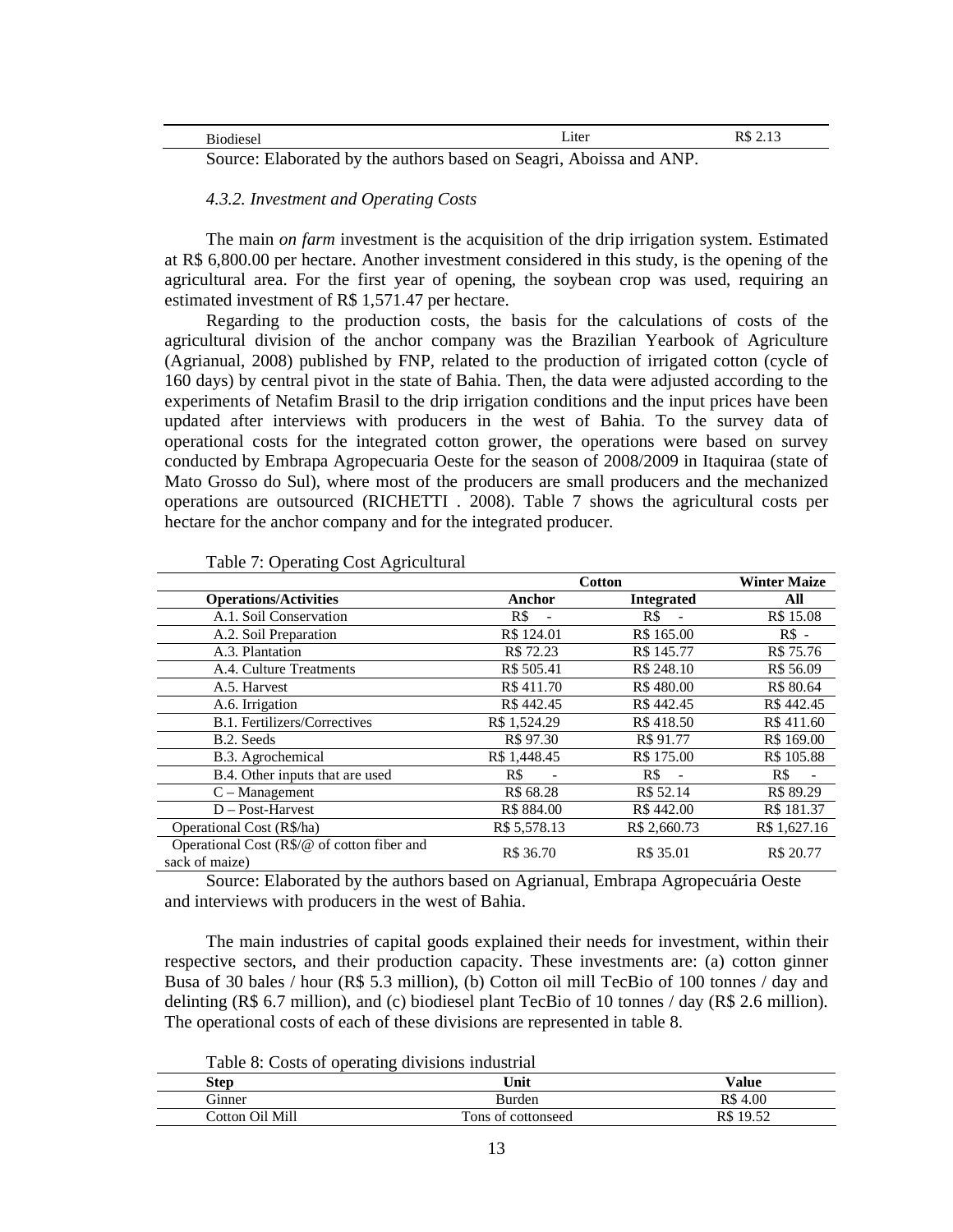| Biodiesel Plant | Liter of biodiesel                                                | R\$ 0.30 |
|-----------------|-------------------------------------------------------------------|----------|
|                 | Source: Elaborated by the authors with data from Busa and Tecbio. |          |

*4.3.3. Simulation of the viability of the agricultural production and manufacturing of cotton* 

For cotton production in 8000 hectares of the Sao Francisco Valley, it was simulated the integration of 100 farmers to be installed in 25% of the total area, while the other 75% would be under control of the anchor company (here represented by a single large producer). Therefore, each one of those 100 families would cultivate 20 ha and the large producer would produce in 6,000 ha. The following table provides simulations of the IRR (Internal Rate of Return) and NPV (Net Present Value) for a single farmer family and the large producer. For the first one, the simulation considers the financing of all the investment with the Bank of the Northeast with a rate of 3.19% per year. But the large producer would finance half of its investments in the development of the culture and irrigation, also at the Bank of the Northeast, with a rate of 4.20% per year. In both cases there is a grace period of four years and a payment deadline of 12 years.

Table 9: Duties of officers

|                   |                | <b>Agricultural Business</b> | <b>Ginner Business</b> | <b>Integrated Business</b> |  |
|-------------------|----------------|------------------------------|------------------------|----------------------------|--|
| Agents            | Small          | Large                        | Large                  | Large                      |  |
| Participation     | 25%            | 75%                          | 100%                   | 100%                       |  |
| Investment        | R\$ 164,904.50 | R\$ 57,290,449.54            | R\$ 5,350,000.00       | R\$ 62,640,449.54          |  |
| <b>IRR</b>        | 14%            | 13.6%                        | 13%                    | 10.5%                      |  |
| NPV - Own Capital | R\$ 18,346.70  | R\$4.999.284.94              | R\$ 1.543.545.58       | R\$ 6.492,431.06           |  |
|                   |                |                              |                        |                            |  |

Source: Elaborated by the authors.

For the integrated producer, it is also interesting to analyze the average income obtained. The results show the average annual incomes in nominal values of \$ 12.372.56.

The ginner business is considered under the control only of the large producer. For the agricultural production, the investments needed for this business are 50% financed, with a rate of 4.71% per year and the same grace periods and payments.

Besides the high processing costs (45% of the distribution of annual results) compared to the revenue from the service of ginning (53%), the ginner business is known for its large initial investment. As the first three years are devoted to the opening and the management the agricultural area, this investment occurs in year 2 of the simulation.

The integrated model includes the production of the large agricultural producer (75%) and the cotton ginner. Thus, the producer will receive all their cotton at cost price. Moreover, the cotton ginner, now owned by the producer, starts to count only with the income of the cotton processing of small producers (25%).

## *4.3.4. Simulation of the viability of oil extraction and production of biodiesel*

As seen in the description of the business model, the stages of cotton oil mill and production of biodiesel have two new players: a cooperative or trading and an investment fund. Also these two stages are financed in the same manner as the cotton ginner: 50% of the financing value, 4.71% per year, and four-year grace period and payment deadline in 12 years. The next table illustrates the results of these steps.

| Table 10: Duties of the agents |                                 |                     |
|--------------------------------|---------------------------------|---------------------|
| Cotton Oil Mill Business       | <b>Biodiesel Plant Business</b> | Integrated Business |
|                                |                                 |                     |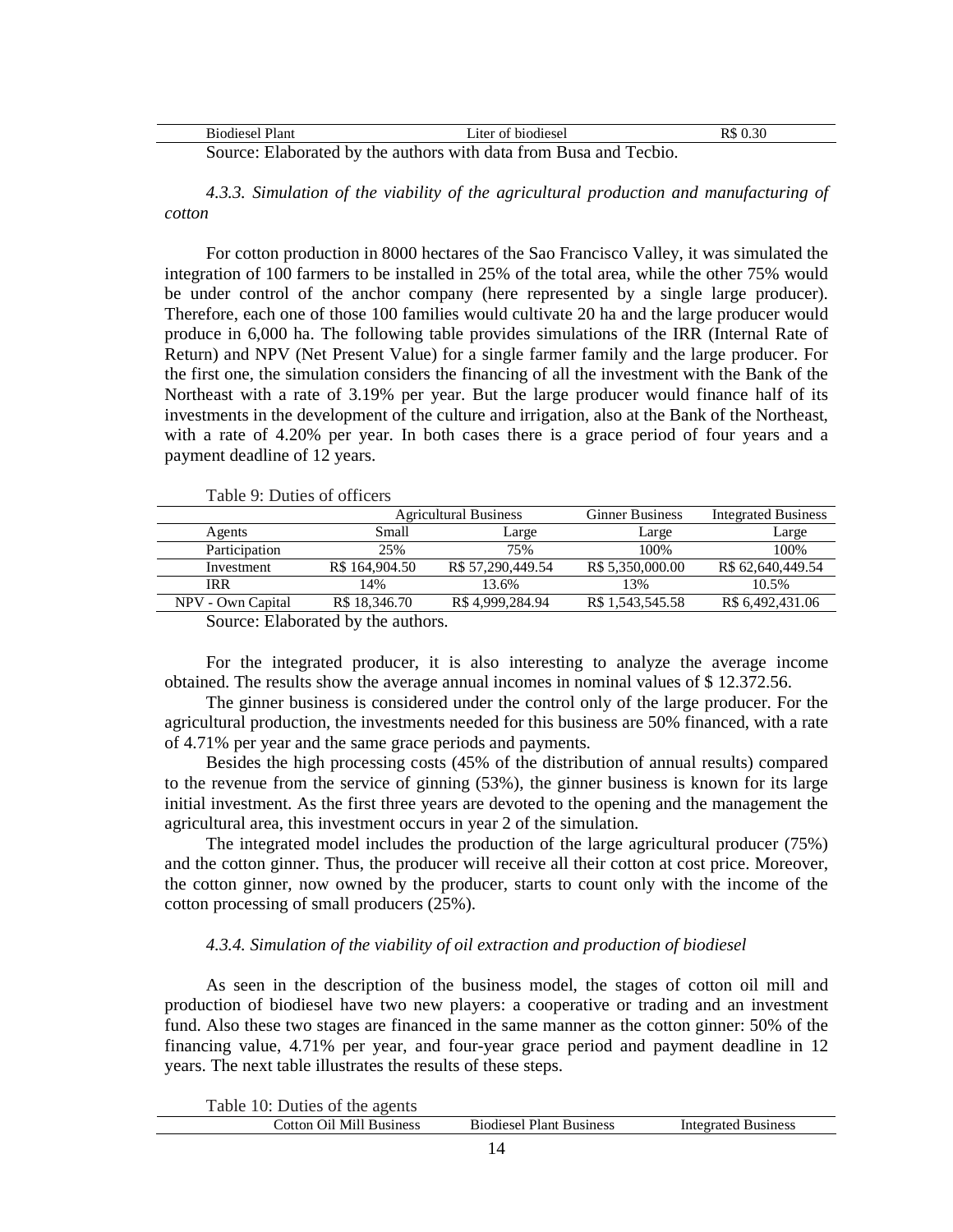| Agents        | Cooperatives  | Investment   | Cooperatives | Investment   | Cooperatives\   | Investment   |
|---------------|---------------|--------------|--------------|--------------|-----------------|--------------|
|               | Tradings      | Fund         | Tradings     | Funds        | <b>Tradings</b> | Funds        |
| Participation | 51%           | 49%          | 51%          | 49%          | 51%             | 49%          |
| Investment    | R\$           | R\$          | R\$          | R\$          | R\$             | R\$          |
|               | 3,410,.421.00 | 3,276,679.00 | 2,638,716.63 | 1,267,618.77 | 2,638,716.63    | 2,535,237.55 |
| <b>IRR</b>    | 36.9%         | 36.9%        | 28.9%        | 28.9%        | 26.4%           | 26.4%        |
| $NPV - Own$   | R\$           | R\$          | R\$          | R\$          | R\$             | R\$          |
| Capital       | 8,100,049.09  | 7,782,400.11 | 4,152,625.68 | 3,989,777.62 | 7,876,178.20    | 7,567,308.46 |
|               |               |              |              |              |                 |              |

Source: Elaborated by the authors.

The extraction of oil from cottonseed is very attractive due primarily to the recent recovery of the oil, the cotton cake and the Linter. Thus, even with the high prices of cottonseed, the cotton oil mill remains a very attractive business.

Like the cotton oil mill, the biodiesel plant has a high internal rate of return (IRR) of 28.9%. Its structure follows the oil mill, with the same staff and financing requirements. Besides the recovery of the price of biodiesel, low investment in the industrial plant explains this performance.

The analysis of the business of oil extraction and production of biodiesel is made in an integrated way, with an IRR of 26.4%, the initial investment is \$ 2.638.716.63 and the NPV of own capital results in R\$ 7,876,178.20.

# **5. CONCLUSIONS**

Soybean has been the main supplier of vegetable oil to the brazilian plants since the first moments of the Brazilian National Program of Biodiesel due to its established scale of cultivation. However there's no lack of interest for the use of other crops and sources of oils that have higher profitability and raw material with a most competitive cost.

From this context, this paper focused on the cultivation of cotton, with comparative advantages of biodiesel produced from oil of the cottonseed, the edaphoclimatic conditions and infrastructure of the Valley of the Sao Francisco and Parnaiba Rivers for the competitive production of good quality fibers and cottonseeds with a good oil content as well as being a sub-product, so there's no competition with the production of food.

The objective of this paper was to present an analysis of the economic viability, with detailed and credible information, to potential investors, who wish to produce cotton in the irrigated Valleys of Sao Francisco and Parnaiba Rivers, combining the security of mature businesses (grain and vegetable oil) with opportunity to capture the market value of biodiesel.

Considering the integration of small rural producers, the business model provides a consistent minimum income as a criteria for social inclusion and inserts these agents in the chain of transnational agribusiness. Furthermore, in the analysis of the competitiveness of the cotton agrindustrial system in the Sao Francisco Valley, the economic viability of the project to all stakeholders can be checked, using the best agricultural and management techniques available to minimize environmental impacts and make the best use of the finite natural resources, especially the water from the Sao Francisco River.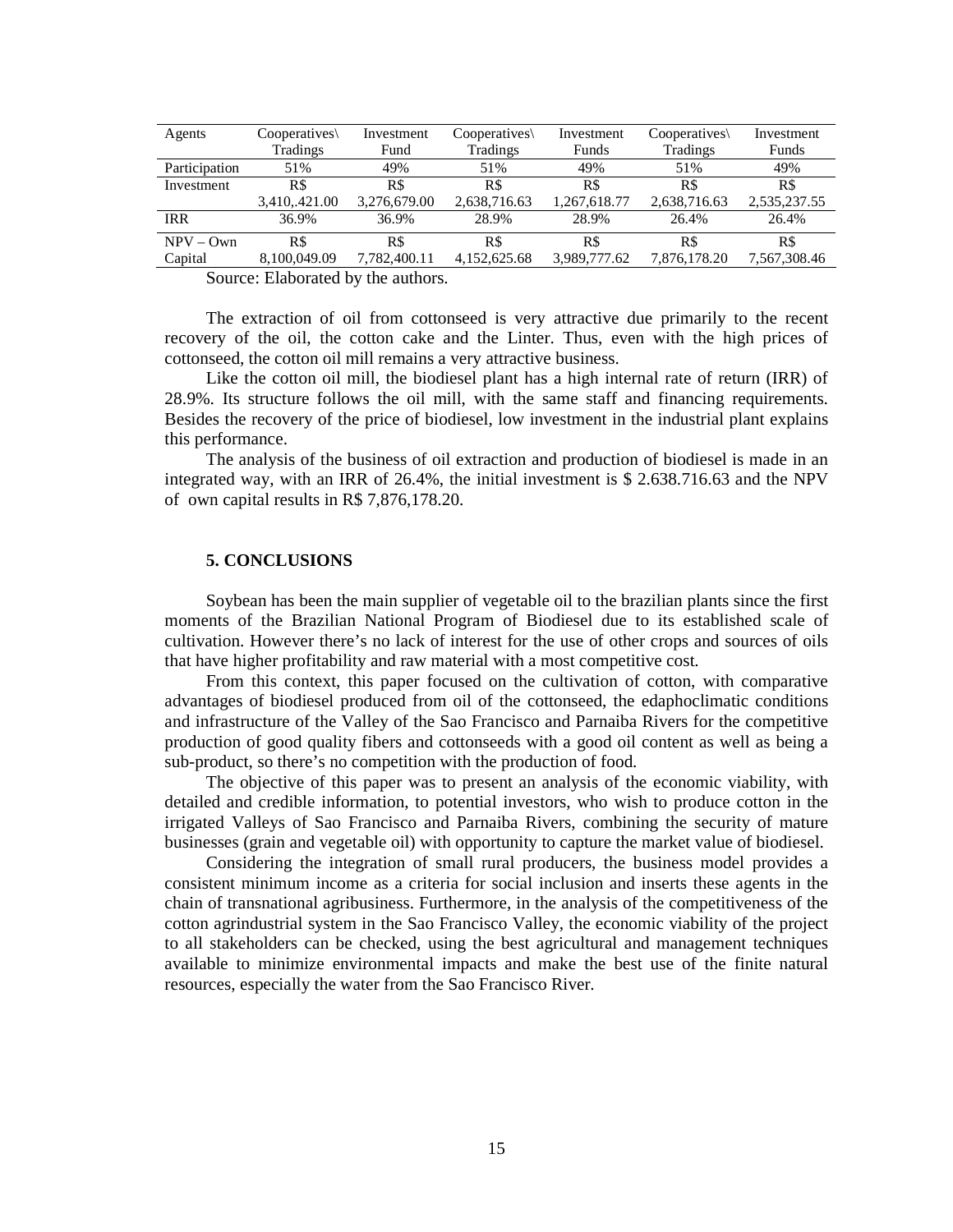# **REFERÊNCIAS**

BENZECRY. M. Mercado de Biodiesel: Atratividade e Perspectiva. In: Planejamento Estratégico Tecnológico e Logístico para o Programa Nacional de Biodiesel.Salvador: 25 de março de 2008. CEPEA. Centro de Estudos Avançados em Economia Aplicada. Análise de Custos e de Tributos nas Cinco Regiões do Brasil Suporte à Tomada de Decisão e à Formulação de Políticas. Maio de 2006. (http://www.cepea.esalq.usp.br/biodiesel)

CEPEA. Centro de Estudos Avançados em Economia Aplicada. Agromensal – Esalq / BM&F. Informações de Mercado. Agosto de 2008.

(http://www.cepea.esalq.usp.br/agromensal/2008/08\_agosto/Algodao.ht

COASE. Ronald .Harry. The Nature of the Firm. *Economica.*v. 4. p. 386-405. 1937.

CONAB. Companhia Nacional de Abastecimento (2008). Conjuntura Semanal: Algodão.

(http://www.conab.gov.br/conabweb/index.php?PAG=112)

EBB. European Biodiesel Board. Disponível em : http://www.ebb.org. Acesso em : 15 Jan. 2009.

EMBRAPA ALGODÃO. Empresa Brasileira de Pesquisa Agropecuária. Cultivo do Algodão Irrigado. In: Sistemas de Produção. 2003.

(http://sistemasdeproducao.cnptia.embrapa.br/FontesHTML/Algodao/AlgodaoIrrigado/

FARINA. E. M. M. Q.; AZEVEDO. P. F.; SAES. M. S. M. *Competitividade: Mercado Estado e Organizações.* São Paulo: Singular. 1997. 985 p.

FERREIRA. Vicente. da Rocha Soares. *Análise da participação da agricultura familiar no Programa Nacional de Produção e uso do Biodiesel - PNPB no Estado de Goiás*. 2008. 191f. Dissertação (Mestrado) – Faculdade de Economia. Administração e Contabilidade de Ribeirão Preto. Universidade de São Paulo. Ribeirão Preto. 2008

F.O. LICHT'S WORLD ETHANOL & BIOFUELS REPORT. Disponível em: http://www.agranet.com. Acesso em: 17 Jan. 2009.

GIORDANO. S.R. O Sistema Agroindustrial dos Frutos do Cerrado: O Agribusiness do Pequeno Produtor . Série Estudos Temáticos 003/97. 21 p. São Paulo. 1997.

GIORDANO. S. Marketing e Meio Ambiente. cap. em NEVES. M. F.. CASTRO. L. T. Marketing e Estratégia em Agronegócios e Desenvolvimento. Atlas. 2003. 369 pg.

MAPA. Ministério da Agricultura. Pecuária e Abastecimento. Disponível em:

http://www.agricultura.gov.br/. Acesso em: 20 Jan. 2009.

MDA. Ministério do Desenvolvimento Agrário. Disponível em: http://www.mda.gov.br/ Acesso em: 10 Jan. 2009.

MME. Ministério das Minas e Energia. Disponível em: www.mme.gov.br. Acesso em: 8 Mar. 2009. NBB. National Biodiesel Board. Disponível em: http://www.nbb.org. Acesso em: 02 Fev. 2009.

NEVES. Marcos Fava. *O Sistema Agroindustrial Citrícola: Um Exemplo de "Quase-Integração" no Agribusiness Brasileiro. 1995* - Dissertação de Mestrado apresentada à FEA/USP. abril de 1995. 116 páginas.

NEVES. M. F.. CASTRO. L.T.. Agronegócio. agregação de valor e sustentabilidade. In: XXXI Encontro da ENANPAD. 22 a 26 de setembro. 2007. Rio de Janeiro. Resumo dos Trabalhos. Rio de Janeiro: ANPAD. p. 375.

NEVES. M. F.; CASTRO. L. T.; CALDEIRA. M. A. Análise da arquitetura organizacional de projetos públicos de irrigação à luz da economia dos custos de transação. In: SOBER. 2007.

Revista Biodiesel. Ribeirão Preto: Brasil. (http://www.revistabiodiesel.com.br/). 2008

Revista Biodiesel BR. Curitiba: Brasil. (http://www.biodieselbr.com/). 2008

RICHETTI. A. Estimativa de custo de produção de algodão. safra 2008/2009. para Mato Grosso do Sul e Mato Grosso. Dourados: Embrapa Agropecuária Oeste. 2008. 13 p. (Embrapa Agropecuária Oeste. Comunicado técnico. 149). Disponível em:

 $\langle$ http://www.cpao.embrapa.br/publicacoes/ficha.php?tipo=COT&num=149&ano=2008>. Acesso em: 03 mar. 2009.

WILLIAMSON. O. E. The economic Institutions of Capitalism. USA: Macmillan. 450p. 1985.

ZYLBERSZTAJN. D. Papel dos Contratos na Coordenação Agro-industrial: um olhar além dos mercados. XLII Congresso Brasileiro de Economia Rural. 2005. Ribeirão Preto.